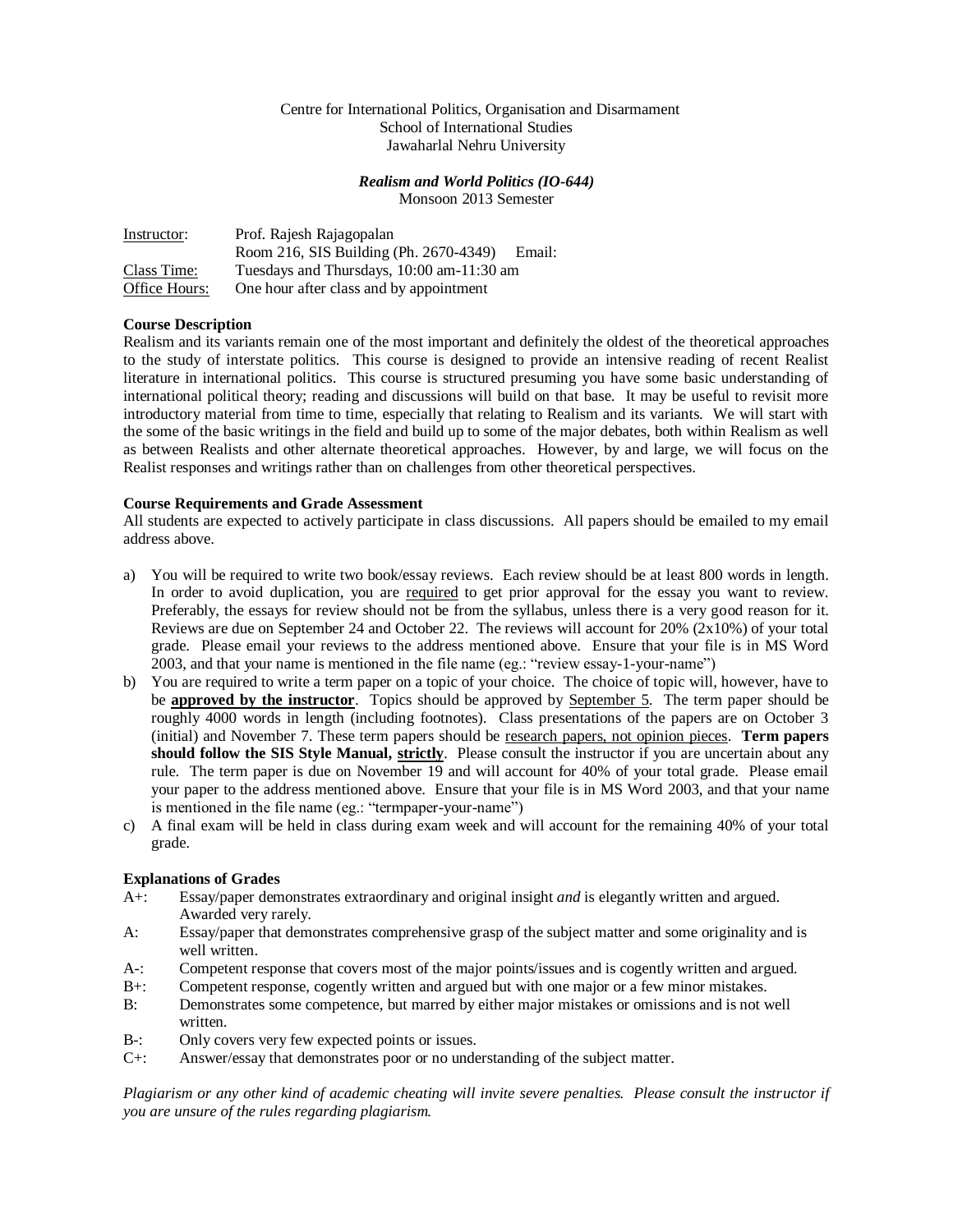# **Course Reading Schedule**

[Most readings are available on JSTOR and other electronic databases on the JNU Library website. Those materials that are not available on JSTOR will be available from the Photocopying Shop in the Basement level of the SIS building]

# 1. Realism and Neorealism: An Overview

# Required:

John Mearsheimer, "E.H. Carr vs. Idealism: The Battle Rages On," *International Relations,* 19(2) June 2005, pp. 139-52 at <http://mearsheimer.uchicago.edu/pdfs/A0035.pdf>; Robert Gilpin, "The Richness of the Tradition of Political Realism," *International Organization* 38:2 (spring 1984), pp. 287-304; Kenneth N. Waltz, "The Origins of War in Neorealist Theory," *Journal of Interdisciplinary History*18:4 (spring 1988), pp. 615-628.

#### Recommended:

"Roundtable: The Battle Rages On: Mearsheimer vs. Paul Rogers, Richard Little, Christopher Hill, Chris Brown and Ken Booth," *International Relations* 19 (3) September 2005, at

[http://mearsheimer.uchicago.edu/pdfs/A0036.pdf;](http://mearsheimer.uchicago.edu/pdfs/A0036.pdf) JohnMearsheimer, "Realism, the Real World and Academia," in Michael Brecher and Frank P. Harvey (editors), Realism and Institutionalism in International Relations (Ann Arbor: University of Michigan Press, 2002) at [http://mearsheimer.uchicago.edu/pdfs/A0029.pdf;](http://mearsheimer.uchicago.edu/pdfs/A0029.pdf) Hans J. Morgenthau, "Another 'Great Debate': The National Interest of the United States," *American Political Science Review* 46:4 (December 1952), pp. 961-88; Robert Gilpin, "No One Loves a Political Realist" *Security Studies*  5:3 (spring 1996), pp. 3-26; Joseph Grieco, "Realist International Theory and the Study of World Politics" in Michael W. Doyle and G. John Ikenberry (eds.), *New Thinking in International Relations Theory* (Boulder: Westview Press, 1997), pp. 163-201. John Herz, "The Security Dilemma" *World Politics* 2:2 (January 1950), pp. 157-180; Kenneth N. Waltz, *Man, the State and War: A Theoretical Analysis* (New York: Columbia University Press, 1959) and *Theory of International Politics* (New York: Random House, 1979)*;*and Robert Gilpin, *War and Change in World Politics* (New York: Cambridge University Press, 1981); Daniel Garst, "Thucydides and Neorealism," *International Studies Quarterly*33 (1989): 3-27; Laurie M. Johnson Bagby, "The Use and Abuse of Thucydides in International Relations," *International Organization* 48 (1994): 131-53; E.H. Carr, *The Twenty Years' Crisis 1919-1939: An Introduction to the Study of International Relations* (London: Macmillan, 1961); John Vasquez, *The Power of Power Politics: From Classical Realism to Neotraditionalism* (New York: Cambridge University Press, 2004); Michael C. Williams (editor), *Realism Reconsidered: The Legacy of Hans Morgenthau in International Relations* (Oxford: Oxford University Press, 2007); Mihaela Neacsu, *Hans J. Morgenthau's Theory of International Relations: Disenchantment and Reenchantment*(Houndmills: Palgrave-Macmillan, 2009); Richard Ned Lebow, *The Tragic Vision of Politics: Ethics, Interests and Orders* (New York: Cambridge University Press, 2003); Duncan Bell (editor), *Political Thought and International Relations: Variations on a Realist Theme* (New York: Oxford University Press, 2008)

#### 2. Neorealism and the End of the Cold War

#### Required:

William C. Wohlforth, "Realism and the End of the Cold War" *International Security* 19:3 (winter 1994) pp. 91- 129; Stephen G. Brooks and William C. Wohlforth, "Power, Globalization and the End of the Cold War: Reevaluating a Landmark Case for Ideas," *International Security* 25:3 (winter 2000).

#### Recommended:

Richard Ned Lebow, John Meuller and William C. Wohlforth, "Realism and the End of the Cold War ," *International Security* 20:2 (autumn 1995), pp. 185-187; Robert D. English, "Power, Ideas and New Evidence on the Cold War's End: A Reply to Brooks and Wohlforth" *International Security* 26:4 (spring 2002), pp. 70-92; Stephen G. Brooks and William C. Wohlforth, "From Old Thinking to New Thinking in Qualitative Research" *International Security* 26:4 (spring 2002), pp. 93-111; Rey Koslowski and Friedrich V. Kratochwil, "Understanding Change in International Politics: The Soviet Empire's Demise and the International System," *International Organization* 48:2 (spring 1994), pp. 215-47.

#### 3. Realism and the Balance of Power

Susan B. Martin, "From Balance of Power to Balancing Behavior: The Long and Winding Road," in Andrew A. Hanami (editor), *Perspectives on Structural Realism* (New York: Palgrave Macmillan, 2003), pp. 62-82; T.V.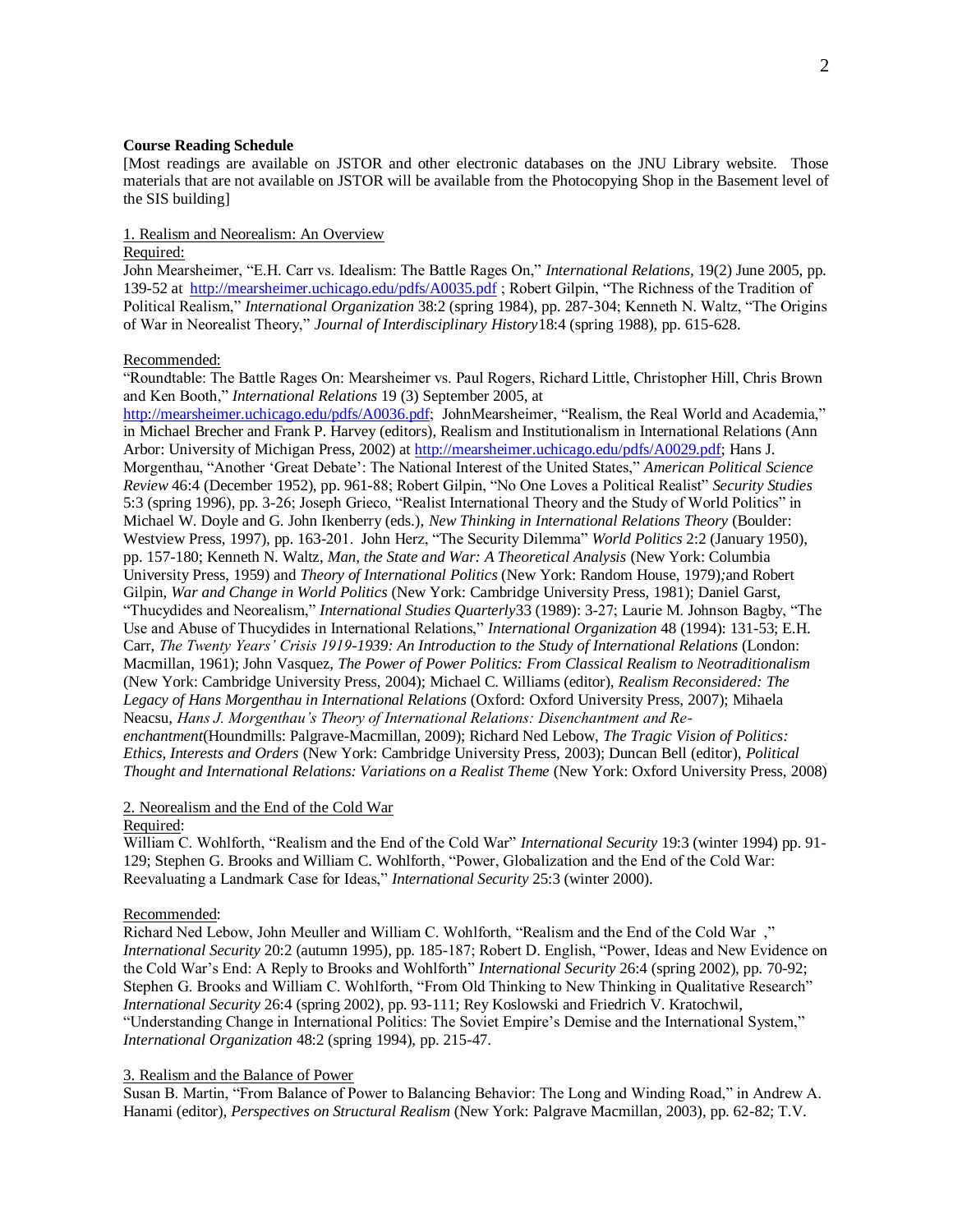Paul, James J. Wirtz, and Michael Fortman, *Balance of Power: Theory and Practice in the 21st Century* (Stanford: Stanford University Press, 2004)(read: Introduction; chapters 4, 5, 11, Conclusion); Richard Little, "The Balance of Power in *Politics Among Nations,"* in Michael C. Williams (editor), *Realism Reconsidered: The Legacy of Hans Morgenthau in International Relations* (Oxford: Oxford University Press, 2007); William C. Wohlforth, "The Perception of Power: Russia in the pre-1914 Balance," *World Politics* 39:3 (April 1987), pp. 353-81.

Recommended: Other chapters in T.V. Paul, James J. Wirtz, and Michael Fortman, *Balance of Power: Theory and Practice in the 21st Century*(Stanford University Press, 2004)

### 4. Balance of Power vs. Hegemonic Realism

#### Required:

Robert Gilpin, "Theory of Hegemonic War," *Journal of Interdisciplinary History* 18:4 (spring 1988), pp. 591- 613; William C. Wohlforth, *et al*, "Testing Balance of Power Theory in World History," *European Journal of International Relations* 13:2 (2007), pp. 155-85; Stephen G. Brooks and William C. Wohlforth, *World Out of Balance: International Relations and the Challenge of American Primacy* (Princeton University Press, 2008), chps 1-3, pp. 1-97; Douglas Lemke, "Great Powers in the Post-Cold War World: A Power Transition Perspective" in T.V.Paul, James Wirtz and Michael Fortmann, *Balance of Power: Theory and Practice in the 21st Century* (Stanford: tanford University Press, 2004), pp. 52-75.

#### Recommended:

Jonathan M. DiCicco and Jack S. Levy, "The Power Transition Research Program: A Lakatosian Analysis," in *Progress in International Relations Theory: Appraising the Field* by Colin Elman and Miriam Fendius Elman (editors), (Cambridge, Massachusetts: MIT Press, 2003), pp. 109-57; Jack S. Levy, "Theories of General War," *World Politics* 37:3 (April 1985), pp. 344-74; A.F.K. Organski and Jacek Kugler, *The War Ledger* (Chicago: University of Chicago Press, 1980); Robert Gilpin, *War and Change in World Politics*, (New York: Cambridge University Press, 1981) esp. chp. 3; Woosang Kim, "Power Transitions and Great Power War from Westphalia to Waterloo," *World Politics* 45:1 (1992), pp. 153-72; Stefano Guzzini, " 'Realisms at War': Robert Gilpin's Political Economy of Hegemonic War as a Critique of Waltz's Noerealism," (unpub. mans.)

### 5. Defensive/Contingent Realism

### Required:

Evan Braden Montgomery, "Breaking Out of the Security Dilemma: Realism, Reassurance, and the Problem of Uncertainity," *International Security* 31:2 (Fall 2006), pp. 151-85; Stephen Van Evera, "Offense, Defence and Causes of War," *International Security* 22:4 (spring 1998), pp. 5-43; Charles L. Glaser, "Realists as Optimists: Cooperation as Self-Help," *International Security* 19:3 (winter 1994-95), pp. 50-90.

### Recommended:

Robert Jervis, "Cooperation Under the Security Dilemma," *World Politics* 30:2 (January 1978), pp. 167-218; Thomas Christensen and Jack Snyder, "Chain Gangs and Passed Bucks: Predicting Alliance Patterns in Multipolarity," *International Organization* 44:2 (spring 1990), pp. 137-68; Charles L. Glaser and Chaim Kaufmann, "What is the Offense-Defense Balance and Can We Measure It?" *International Security* 22:4 (spring 1998), pp. 44-82; James W. Davis, Jr., Bernard I. Finel, Stacie E. Goddard, Stephen Van Evera, Charles L. Glaser, Chaim Kaufmann, "Correspondance: Taking Offense and Offense-Defense Theory," *International Security* 23:3 (winter 1998), pp. 179-206; Charles L. Glaser, "The Security Dilemma Revisited," *World Politics* 50:1 (October 1997), pp. 171-201.

# 6. Offensive Realism

### Required:

John Mearsheimer, "Power and Fear in Great Power Politics," in G.O. Mazur (ed)., *One Hundred Year Commemoration to the Life of Hans Morgenthau* (New York: Semenenko Foundation, 2004) at http://mearsheimer.uchicago.edu/pdfs/A0033x2.pdf; Randall Schweller, "Bandwagoning for Profit: Bringing the Revisionist State Back In" *International Security* 19:1 (summer 1994), pp. 72-107; John Mearsheimer, "Reckless States and Realism," *International Relations* 23 (2), June 2009, pp. 241-56 at http://mearsheimer.uchicago.edu/pdfs/A0048.pdf.

#### Recommended: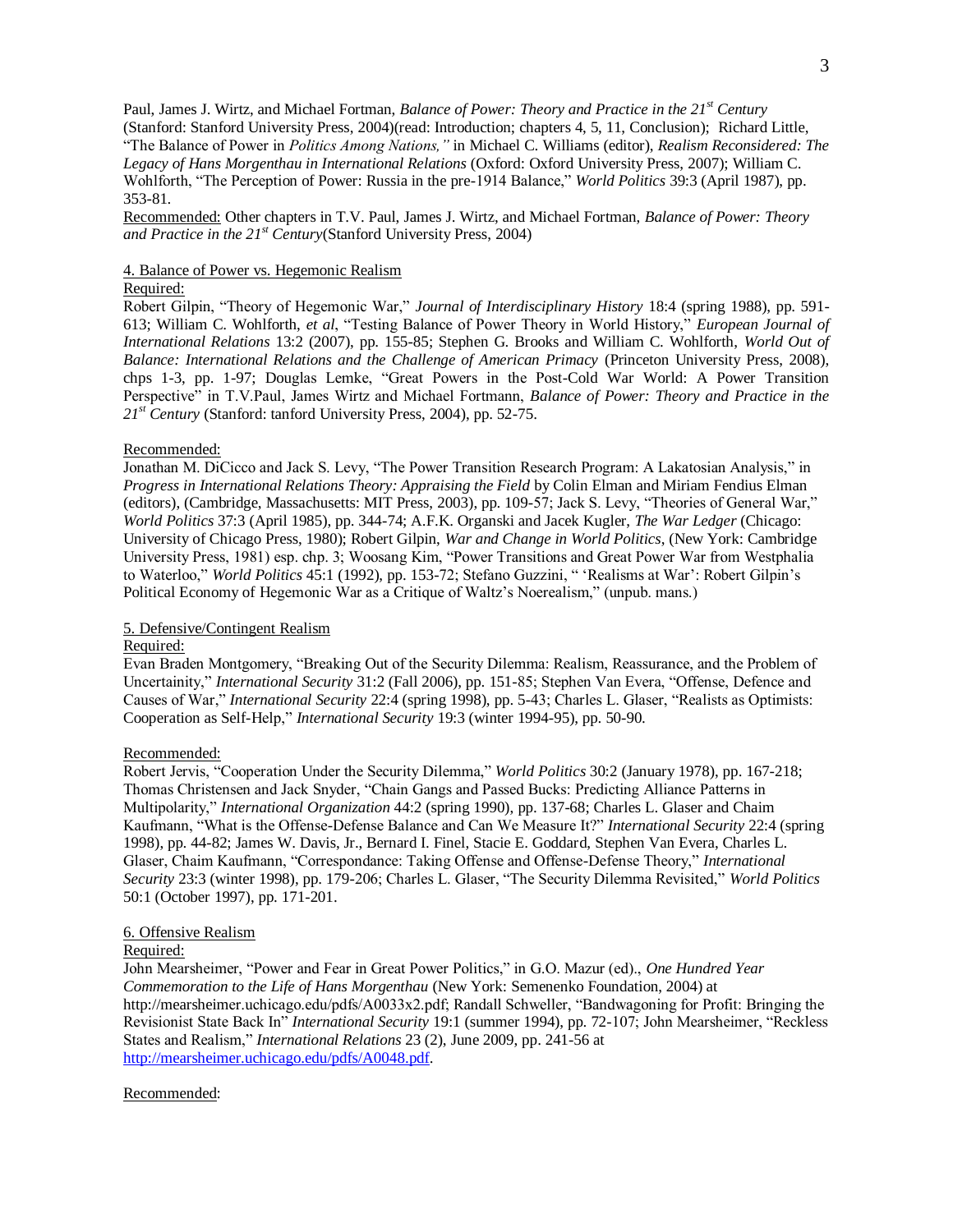John J. Mearsheimmer, *The Tragedy of Great Power Politics* (New York: W.W. Norton, 2001); Benjamin Franklin, "Restating the Realist Case: An Introduction" *Security Studies* 5:3 (spring 1996), pp. xiv-xx; Sean M. Lynn Jones, "Realism and America's Rise: A Review Essay," *International Security* 23:2 (fall 1998), pp. 157- 82; Eric Labs, "Beyond Victory: Offensive Realism and the Expansion of War Aims," *Security Studies* 6:4 (summer 1997), pp. 1-49; Randall Schweller, "Neorealism's Status-Quo Bias: What Security Dilemma?" *Security Studies* 5:3 (spring 1996), pp. 90-121.

# 7. Bringing OR and DR Together

# Required Reading:

Davide Fiammenghi, "The Security Curve and the Structure of International Politics: A Neorealist Synthesis," *International Security,* 35:4 (Spring 2011), pp. 126-54; Eric J. Hamilton and Brian C. Rathbun, "Scarce Differences: Towards a Material and Systemic Foundation for Offensive and Defensive Realism," *Security Studies*, (2013), 22:3 pp. 436-65

#### 8. Neoclassical Realism

# Required:

Randall L Schweller, "Unanswered Threats: A Neoclassical Realist Theory of Underbalancing," *International Security* 29:2 (Fall 2004), pp. 159-201; Jeffrey W. Taliaferro, "State Building for Future Wars: Neoclassical Realism and the Resource-Extractive State," *Security Studies* 15:3 (July-September 2006), pp. 464-95. Steven E. Lobell, Norrin M. Ripsman and Jeffrey W. Taliaferro (editors), *Neoclassical Realism, the State and Foreign Policy* (New York: Cambridge University Press, 2009): select chapters TBA; Hyon Joo Yoo, "Domestic hurdles for system-driven behaviour: Neoclassical Realism and Missile defence policies in Japan and South Korea," *International Relations of the Asia-Pacific* 12:2 (2012), pp. 317-348.

# Recommended:

Fareed Zakaria, "Realism and Domestic Politics: A Review Essay," *International Security* 17:1 (summer 1992), pp. 177-98; Randall L. Schweller, "The Progressiveness of Neoclassical Realism," in *Progress in International Relations Theory: Appraising the Field* by Colin Elman and Miriam Fendius Elman (editors), (Cambridge, Massachusetts: MIT Press, 2003), pp. 311-48;

### 9. Realisms and American Hegemony

#### Required:

Christopher Layne, "The Unipolar Illusion Revisited: The Coming End of the United States' Unipolar," *International Security* 31:2 (Fall 2006), pp. 7-41; Michael Mastanduno, "Preserving the Unipolar Moment: Realist Theories and US Grand Strategy After the Cold War" *International Security* 21:4 (spring 1997), pp. 49- 88; William C. Wohlforth, "The Stability of a Unipolar World" *International Security* 24:1 (summer 1999), pp. 5-41; Nuno P. Monteiro, "Unrest Assured: Why Unipolarity is not Peaceful," *International Security,*36:3 (Winter 2011/12), pp. 9-40; Christopher Layne and Bradley A. Thayer, *American Empire: A Debate* (New York: Routledge, 2007).

# Recommended:

William J. Brenner, "In Search of Monsters: Realism and Progress in International Relations Theory After September 11," *Security Studies*, 15:3 (July-September, 2006), pp. 496-528; Stephen W. Walt, *Taming American Power: The Global Response to US Primacy* (New York: W.W. Norton, 2005); Christopher Layne, *The Peace of Illusions: American Grand Strategy from 1940 to the Present* (Ithaca: Cornell University Press, 2006); John J. Mearsheimer, "Back to the Future: Instability in Europe after the Cold War," *International Security*15:1 (summer 1990), pp. 5-56; Kenneth N. Waltz, "The Emerging Structure of International Politics" *International Security* 18:2 (autumn 1993), pp. 44-79; Christopher Layne, "The Unipolar Illusion: Why New Great Powers Will Rise" *International Security* 17:4 (spring 1993), pp. 5-51; Barry R. Posen and Andrew L. Ross, "Competing Visions of US Grand Strategy"; Barry R. Posen, "European Union Security and Defence Policy: Response to Unipolarity?" *Security Studies* 15:2 (April-June 2006), pp. 149-86.

# 10. Realists and American Strategy

# Required:

Christopher Layne and Benjamin Schwarz, "American Hegemony: Without an Enemy," *Foreign Policy* 92 (autumn 1993), pp. 5-23; Michael C. Desch, "The Keys that Lock up the World: Identifying American Interests in the Periphery," *International Security* 14:1 (summer 1989) pp. 86-121; Michael C. Desch, "The Myth of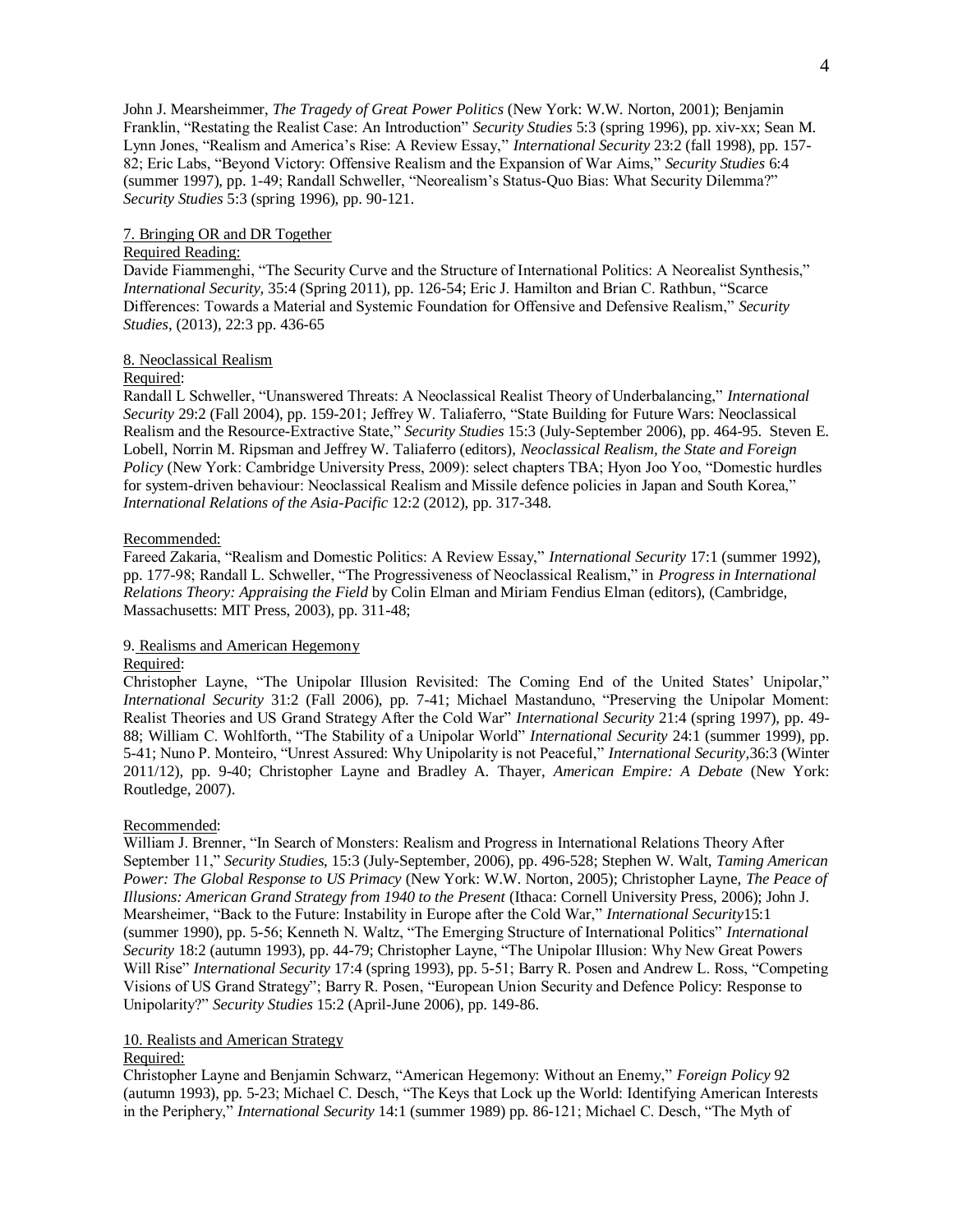Abandonment: The Use and Abuse of the Holocaust Analogy," *Security Studies* 15:1 (January-March 2006), pp. 106-45; John J. Mearsheimer and Steven Walt, *The Israel Lobby and U.S. Foreign Policy*, Faculty Working Paper, Harvard University, available at [http://mearsheimer.uchicago.edu/pdfs/A0040.pdf.](http://mearsheimer.uchicago.edu/pdfs/A0040.pdf)

### Recommended:

John Mearsheimer, "Hans Morgenthau and the Iraq War: Realism Versus Neo-Conservatism," opendemocracy.com at [http://mearsheimer.uchicago.edu/pdfs/A0037.pdf;](http://mearsheimer.uchicago.edu/pdfs/A0037.pdf) Campbell Craig, "American Realism versus American Imperialism," *World Politics* 57 (October 2004), pp. 143-71; Kenneth N. Waltz, *The Spread of Nuclear Weapons: More May Be Better* Adelphi Paper No. 171 (London: International Institute for Strategic Studies, 1981); Christopher Layne, "The Real Conservative Agenda," *Foreign Policy* 61 (winter 1985-86), pp. 73-93; Christopher Layne, "From Preponderance to Offshore Balancing: America's Future Grand Strategy," *International Security* 22:1 (summer 1997), pp. 86-124.

# 11. Realism and Domestic Factors

# Required:

Stephen Van Ivera, "Why States Believe Foolish Ideas: Nonself-Evaluation by States and Societies," in Andrew A. Hanami (editor), *Perspectives on Structural Realism* (New York: Palgrave Macmillan, 2003), pp. 163-98; Michael Mastanduno, David A. Lake and G. John Ikenberry, "Towards a Realist Theory of State Action" *International Studies Quarterly* 33:4 (December 1989), pp. 457-474; B.I. Finel, "Black Box or Pandora's Box: State Level Variables and Progressivity in Realist Research Programs," *Security Studies* 11:2 (winter 2001- 2002), pp. 187-227; Jennifer Sterling-Folker, "Realist Environment, Liberal Process and Domestic-Level Variables," *International Studies Quarterly* 41:1 (March 1997), pp. 1-25.

### Recommended:

Sten Rynning, "Shaping Military Doctrine in France: Decisionmakers Between International Power and Domestic Interests," *Security Studies* 11:2 (winter 2001-2002), pp. 85-116; Barry R. Posen, *The Sources of Military Doctrine: France, Britain and Germany Between the World Wars* (Ithaca: Cornell University Press, 1984); Stephen Walt, *The Origins of Alliances* (Ithaca: Cornell University Press, 1987); Fareed Zakaria, *From Wealth to Power: The Unusual Origins of America's World Role* (Princeton: Princeton University Press, 1999); Jack Snyder, *Myths of Empire: Domestic Politics and International Ambition* (Ithaca: Cornell University Press, 1993). Aaron L. Freidberg, *The Weary Titan: Britain and the Experience of Relative Decline, 1895-1905*  (Princeton: Princeton University Press, 1988)

### 12. Neorealism and Foreign Policy

#### Required:

Colin Elman, "Horses for Courses: Why Not Neorealist Theories of Foreign Policy?" *Security Studies* 6:1 (autumn 1996), pp. 7-53; Kenneth N. Waltz, "International Politics is Not Foreign Policy" *Security Studies* 6:1 (autumn 1996), pp. 54-57; Colin Elman, "Cause, Effect and Consistency: A Response to Kenneth Waltz" *Security Studies* 6:1 (autumn 1996), pp. 58-61.

#### Recommended:

Shibley Telhami, "Kenneth Waltz, Neorealism and Foreign Policy," *Security Studies* 11:3 (spring 2002), pp. 158-70.

# 13. Realism and Culture

### Required:

Michael C. Desch, "Culture Clash: Assessing the Importance of Ideas in Security Studies," *International Security* 23:1 (summer 1998), pp. 141-70; Colin Dueck, "Realism, Culture and Grand Strategy: Explaining America's Peculiar Path to World Power," *Security Studies* 14:2 (April-June 2005), pp. 195-231 Recommended:

John S. Duffield, Theo Farrell, Richard Price and Michael C. Desch, "Isms and Schisms: Culturalism versus Realism in Security Studies," *International Security* 24:1 (summer 1999) pp. 156-80.

#### 14. Realist Constructivism

#### Required:

Jennifer Sterling-Fokler, "Realism and the Constructivist Challenge: Rejecting, Reconstructing or Rereading," *International Studies Review* 4:1 (spring 2002), pp. 73-97; J. Samuel Barkin, "Realist Constructivism,"